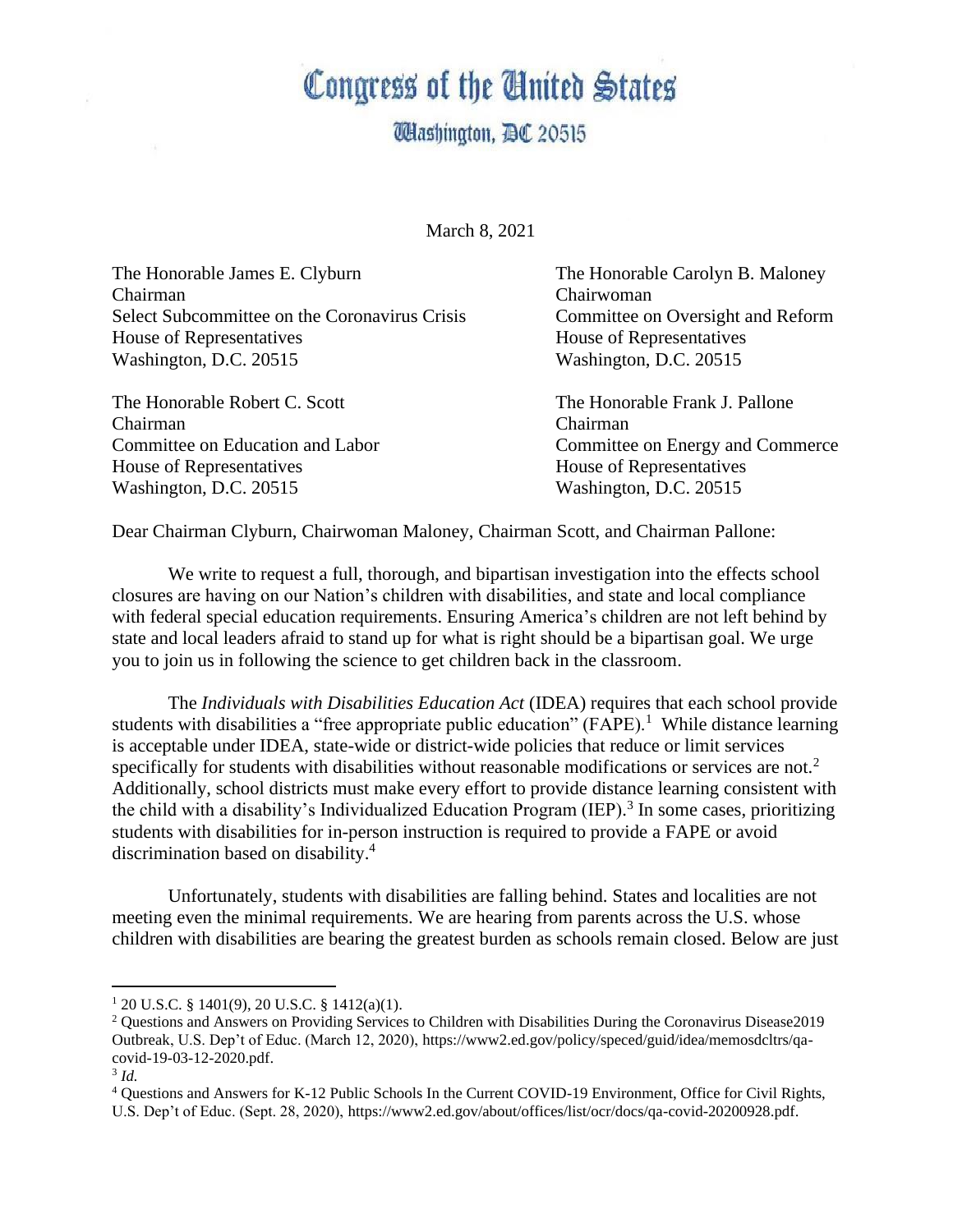a few of the stories from concerned parents. These are not unique. This is happening around the country.

## **1. A mother of three in Oregon shared this story about her daughter, Lizzie, who has Down Syndrome:**

Lizzie's frustrations maxed out quickly. By the third week, she threw the Chromebook away without us knowing and asked for "far away school with her friends," as she called in-person learning.

We sent video clips to the principal, the superintendent and school board members. They said their hands were tied. But we pushed and pried open the doors in mid-October. Lizzie was the first student in our district (and the entire metro area) to return to something called 'limited in-person' by the Oregon Department of Education.

But it was (and is) "limited." No friends. No teachers. No therapies.

Maybe this is a temporary experience and hardship for some but not for Lizzie. Today we completed the paperwork to hold Lizzie back in the third grade; she will be forced to make all new friends. We have hired a behavior specialist to rebuild the lost routines and tutors because the school refused to help. We are spending \$3,000 a month on these supports. This has permanently altered her life.

## **2. Another mother in Oregon shared this story about her 4-year-old son with Autism:**

My 4-year-old has Autism, and he did NOT receive the services at all last spring. Just 3 emails. And his district wanted to do a virtual preschool this fall.

Because I am a teacher and know the rules, I was able to force the issue and they are paying [for] him to attend a private preschool in person.

## **3. A mother from Maryland shared this story about her twin sons and daughter:**

We are an active-duty military family that had to do a cross country move during the pandemic. Our children have not been able to start school or make many friends since moving.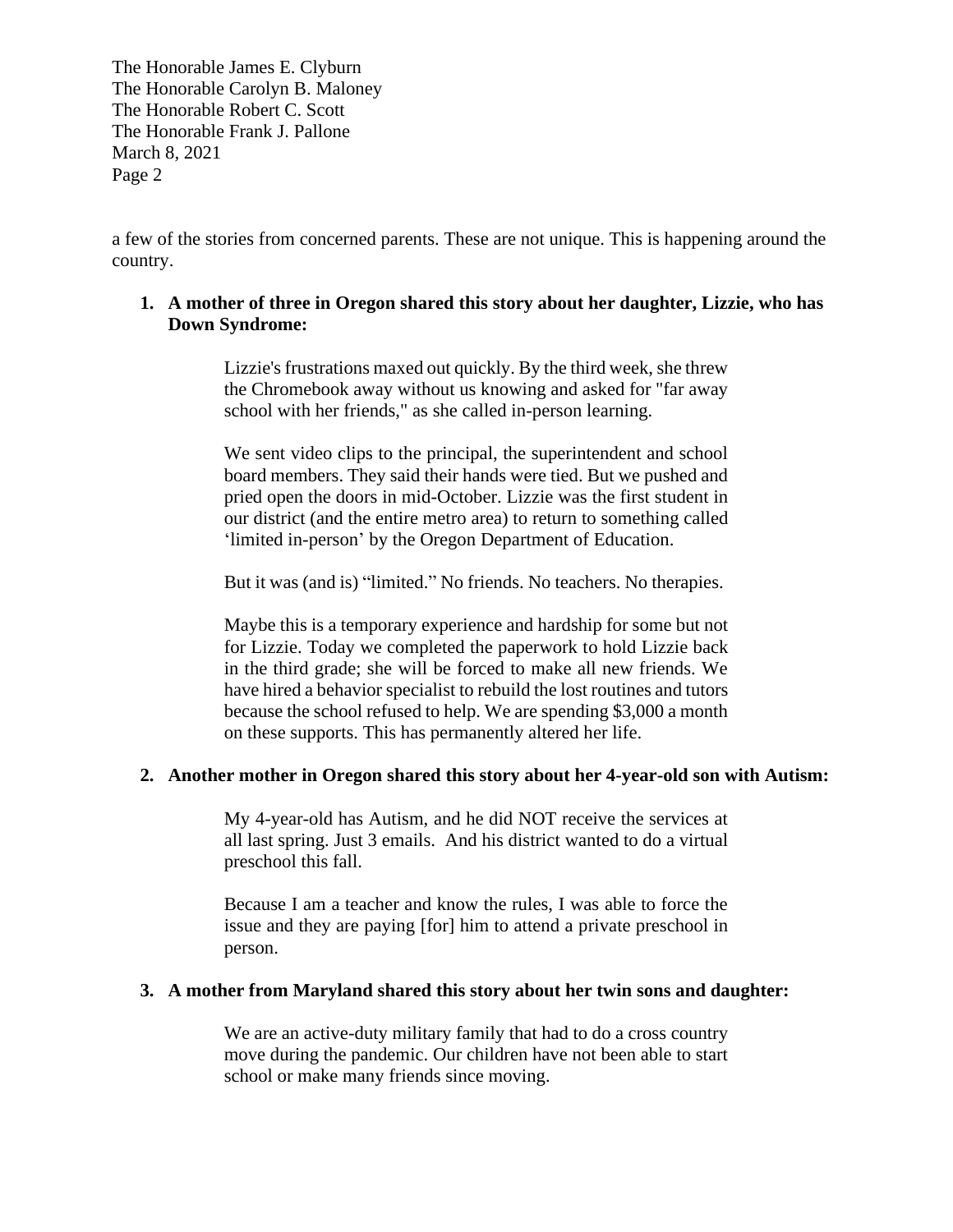> I have twin boys with IEPs that have not had services for almost a year now.

> I also have an older daughter who is on the Spectrum and significantly behind. She is going to private school part time which has wiped out 12 years of college savings for her.

Our kids need to go back to school.

My children cannot handle virtual and are homeschooling now, but it is a battle daily. They have been getting more and more angry and aggressive due to being stuck home with no social or academic improvement.

Open schools for the full five days.

There are more than seven million students with disabilities in the U.S.—about 14 percent of national public school enrollment.<sup>5</sup> Many special needs children benefit from consistent and attentive, in-person instruction. Many special needs children also receive afternoon in-school therapy sessions. The lack of access to these services raises serious concerns about the impact on their mental health. These children would also benefit from seeing their friends in school and from recreation. As noted by the Centers for Disease Control and Prevention's (CDC) guidance, the absence of in-person education options may disadvantage students with disabilities.

We urge a bipartisan oversight request to CDC and the National Institutes of Health (NIH) to provide data related to experiences of special education schools that have reopened or special education students that are attending school in person. Further, the CDC and the NIH should provide studies on the impact of the COVID-19 pandemic on children with disabilities in the U.S. and other countries.

We are particularly disappointed the Biden administration is not more forcefully recommending schools open because the science is clear. A recent study, published by CDC scientists, found that "there has been *little evidence* that schools have contributed meaningfully to increased community transmission."<sup>6</sup> It went further and stated, "schools [are] *not associated*

<sup>5</sup> Department of Education FY 2021 Budget Proposal, Vol. I: Special Education, Page I-23, https://www2.ed.gov/about/overview/budget/budget21/justifications/i-specialed.pdf.

<sup>6</sup> Margaret Honein, et. al., *Data and Policy to Guide Opening Schools Safely to Limit the Spread of SARS-CoV-2*  Infection, JOURNAL OF THE AMERICAN MEDICAL ASSOCIATION (Jan. 26, 2021),

https://jamanetwork.com/journals/jama/fullarticle/2775875?guestAccessKey=9961f22d-99e6-4861-8fa6-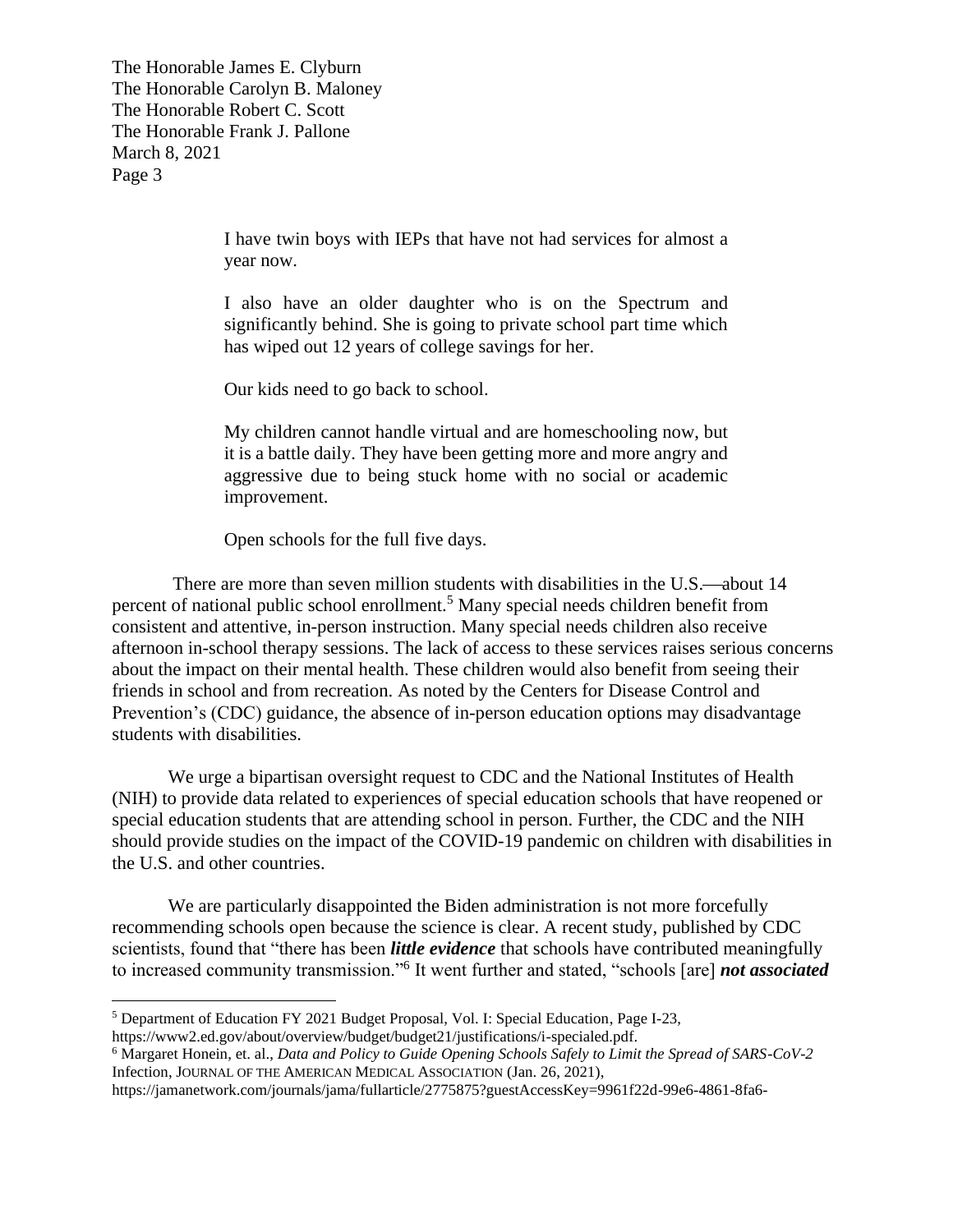with accelerating community transmission."<sup>7</sup> Finally, the study states, "the type of rapid spread that was frequently observed in congregate living facilities or high-density worksites has *not* been reported in education settings in schools."<sup>8</sup>

This study strongly suggests that schools can reopen safely and not pose a serious threat to community spread. Dr. Anthony Fauci, President Biden's Chief Medical Advisor, said, "I would back the CDC recommendations…it's less likely for a child to get infected in the school setting than if they were just in the community."<sup>9</sup> Dr. Rochelle Walensky, Director of the CDC, said, "[t]here is increasing data to suggest that schools can safely reopen and that safe reopening does not suggest that teachers need to be vaccinated."<sup>10</sup> Unfortunately, both Dr. Fauci and Dr. Walensky have walked back these positions, likely due to political pressure,  $11$  and the CDC's updated guidance may lead to more closures.

The science is clear—it is safe to reopen schools. Getting all children back to full time, in-person instruction, especially those with special needs and disabilities, must be a bipartisan priority. If states or localities are violating federal civil rights laws to the detriment of students, they must be investigated, and their actions corrected.

We call on you to put children over unions and science over politics. We must open an immediate, bipartisan investigation to ensure students' needs are met and federal law is followed.

Sincerely,

Steve J. Scalise James R. Comer Ranking Member Ranking Member Coronavirus Crisis Reform

auut Scalike Khner Comer

Select Subcommittee on the Committee on Oversight and

cf0b3463ef92&utm\_source=For\_The\_Media&utm\_medium=referral&utm\_campaign=ftm\_links&utm\_content=tfl &utm\_term=01262 *(emphasis added).* 

<sup>7</sup> *Id (emphasis added).* 

<sup>8</sup> *Id (emphasis added).* 

<sup>&</sup>lt;sup>9</sup> Marisa Schultz, *Fauci backs CDC research on reopening schools dismissed by Biden chief of staff, FOX NEWS* (Jan. 28, 2021), https://www.foxnews.com/politics/fauci-backs-cdc-research-reopening-schools-dismissed-bidenchief-of-staff.

<sup>&</sup>lt;sup>10</sup> Press Briefing by White House COVID-19 Response Team and Public Health Officials, White House (Feb. 3, 2021) available at https://www.whitehouse.gov/briefing-room/press-briefings/2021/02/03/press-briefingwhitehouse-covid-19-response-team-and-public-health-officials/.

<sup>&</sup>lt;sup>11</sup> Transcript: CDC Update on COVID-19 (Feb. 12, 2021), https://www.cdc.gov/media/releases/2021/t0212-cdcupdate-covid-19.html.